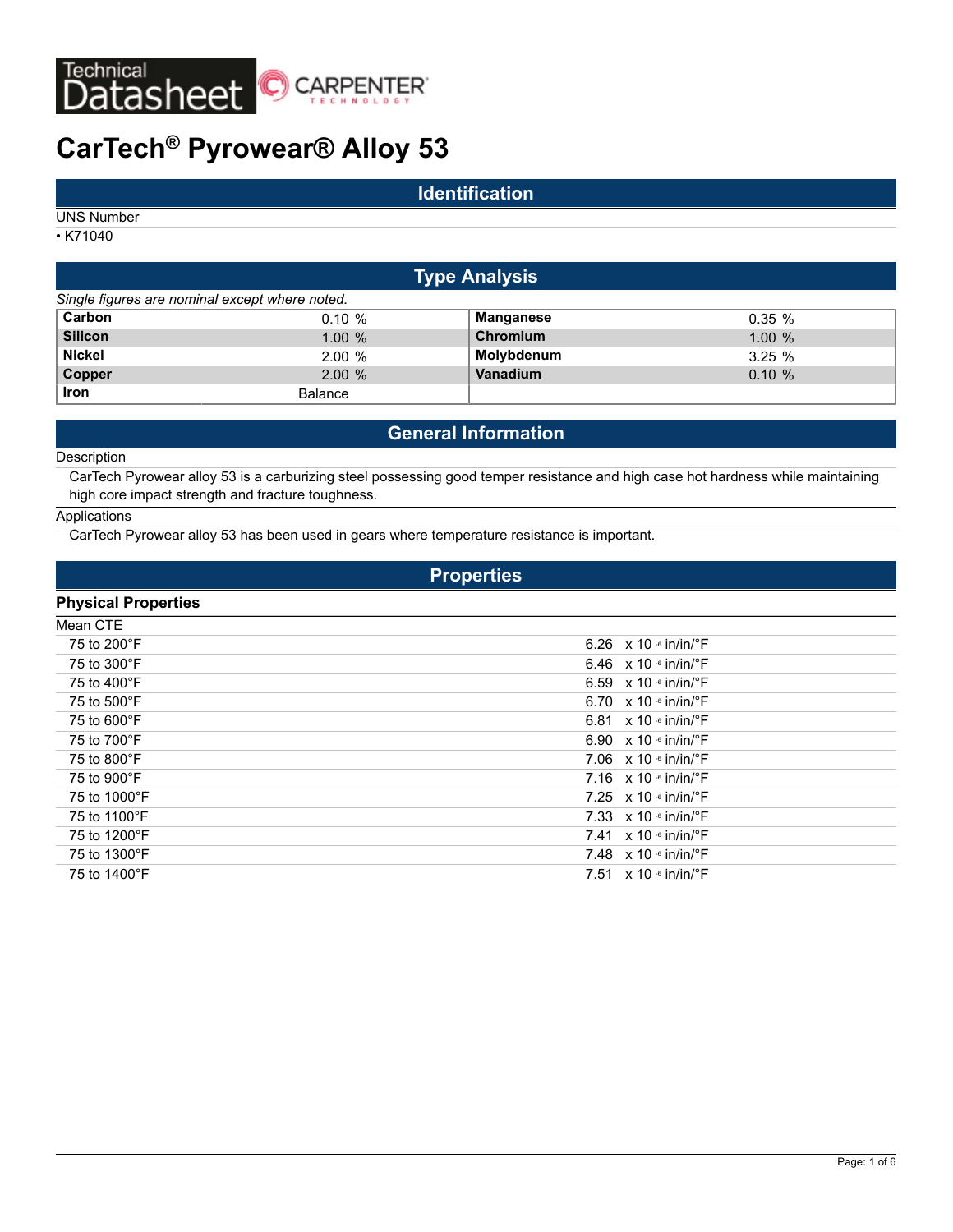# Coefficient of thermal expansion

|              | Temperature            | <b>Coefficient</b> |        |  |
|--------------|------------------------|--------------------|--------|--|
| From 75°F to | 10*/°F<br>From 24°C to |                    | 10*/*C |  |
| 200          | 93                     | 6.26               | 11.26  |  |
| 300          | 149                    | 6.46               | 11.62  |  |
| 400          | 204                    | 6.59               | 11.82  |  |
| 500          | 260                    | 6.70               | 12.06  |  |
| 600          | 316                    | 6.81               | 12.25  |  |
| 700          | 371                    | 6.90               | 12.42  |  |
| 800          | 427                    | 7.06               | 12.70  |  |
| 900          | 482                    | 7.16               | 12.88  |  |
| 1000         | 538                    | 7.25               | 13.05  |  |
| 1100         | 593                    | 7.33               | 13.19  |  |
| 1200         | 649                    | 7.41               | 13.33  |  |
| 1300         | 704                    | 7.48               | 13.46  |  |
| 1400         | 760                    | 7.51               | 13.51  |  |

| Critical Temperature (AC1) | 1505 °F          |
|----------------------------|------------------|
| Critical Temperature (AC3) | 1605 $\degree$ F |
| Martensite Start           | 950 °F           |
| Martensite Finish          | ∘⊏<br>675        |

# Critical points

| <b>Critical Point</b>    | Core                |                   | Case                |                   |  |
|--------------------------|---------------------|-------------------|---------------------|-------------------|--|
|                          | ۰F                  | ۰c                | ۰F                  | ۰c                |  |
| $A_{\rm C}$<br>$A_{c}$ 3 | 1505<br>1605<br>950 | 819<br>874<br>510 | 1340<br>1455<br>265 | 727<br>791<br>130 |  |
| Ms<br>Mr                 | 675                 | 357               | $-155$              | $-104$            |  |

TTT Curves for Pyrowear alloy 53<br>Austenitizing temperature-1675°F (913°C)

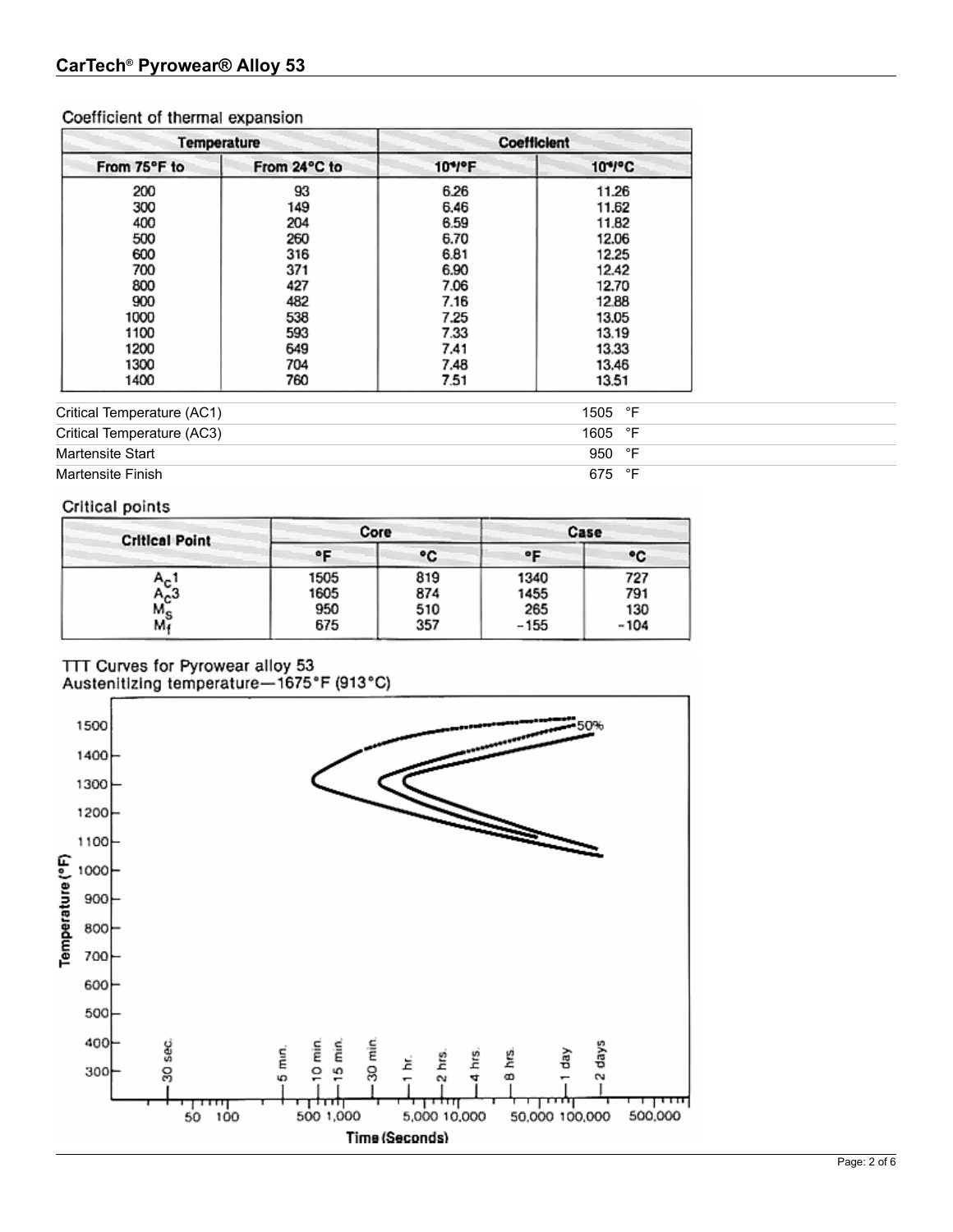# **Typical Mechanical Properties**

### **Core Mechanical Properties**

Test material prepared as follows: Pseudocarburized (in inert atmosphere) 1700°F (927°C), 7 hours. Hardened 1675°F (913°C) 25 minutes, oil quench. Refrigerated -100°F (-73°C), 1/2 hour. Tempered 400°F (204°C), 2 hours + 2 hours.

|              | Test<br>Temperature |     | Yield<br>Strength |     | Ultimate<br><b>Tensile Strength</b> | $\frac{9}{6}$<br>Elongation Reduction | $\frac{9}{6}$ |         | Charpy V-Notch<br>Impact |
|--------------|---------------------|-----|-------------------|-----|-------------------------------------|---------------------------------------|---------------|---------|--------------------------|
| $^{\circ}$ F | °C                  | ksi | MPa               | ksi | MPa                                 | in 4D                                 | of Area       | ft-Ibs  |                          |
| -65          | $-54$               | 160 | 1103              | 193 | 1331                                | 18                                    | 63            | 39-41   | 53-56                    |
|              | R.T.                | 140 | 965               | 170 | 1172                                | 16                                    | 66.5          | 87-95   | 118-129                  |
| 212          | 100                 |     |                   |     |                                     |                                       | -             | 103-120 | 140-163                  |
| 350          | 177                 | 130 | 896               | 175 | 1207                                | 12                                    | 46            | 114-116 | 155-157                  |

### **Effect of Austenitizing Temperature**

The room temperature Charpy V-Notch impact strength for various austenitizing temperatures and for the two indicated quenching procedures are shown in the chart below. Test material prepared as follows: Pseudocarburized (in inert atmosphere) 1700°F (927°C), 7 hours. Hardened from temperature indicated on chart below by oil quenching or air cooling. Refrigerated -100°F (-73°C), 1/2 hour. Tempered 500°F (260°C), 2 hours + 2 hours.

| Austenitizing<br>Temperature<br>(25 min. at Temp.) |      |                   | Oil Quenched  |            | Air Cooled        |               |            |  |
|----------------------------------------------------|------|-------------------|---------------|------------|-------------------|---------------|------------|--|
|                                                    |      | <b>CVN Impact</b> |               | Rockwell C | <b>CVN Impact</b> |               | Rockwell C |  |
| $^{\circ}$ F                                       | °C   | ft-Ibs            |               | Hardness   | ft-Ibs            |               | Hardness   |  |
| 1650                                               | 899  | 106,97,93         | 144, 132, 126 | 34         | 91,91,84          | 123, 123, 114 | 34.5       |  |
| 1700                                               | 927  | 96,98,84          | 130.133.114   | 37.5       | 73,75,67          | 99,102,91     | 36.5       |  |
| 1750                                               | 954  | 54,54,64          | 73,73,87      | 36.5       | 40,52,44          | 54,71,60      | 36         |  |
| 1800                                               | 982  | 71,67,62          | 96,91,84      | 38.5       | 56,44,51          | 76,60,69      | 38         |  |
| 1850                                               | 1010 | 68                |               | 39         | 54.61,65          | 73,83,88      | 39         |  |

### **Fracture Toughness**

Fracture toughness tests were conducted on samples taken from an 8-3/4" round bar. Samples were austenitized in neutral salt at 1675°F (913°C) for 35 minutes, oil quenched, deep frozen at -100°F (-73°C) for 1 hour, and tempered at 500°F (260°C) for 4 hours. Testing was done per ASTM E399 at room temperature.

| Sample<br>Orientation | <b>Hardness</b><br><b>HRc</b> | $K_{Ic}$<br>ksi V in. |  |  |
|-----------------------|-------------------------------|-----------------------|--|--|
| L-R                   | 36                            | 115/120               |  |  |
| R-L                   | 36                            | 115/120               |  |  |
| C-R                   | 36                            | 115/120               |  |  |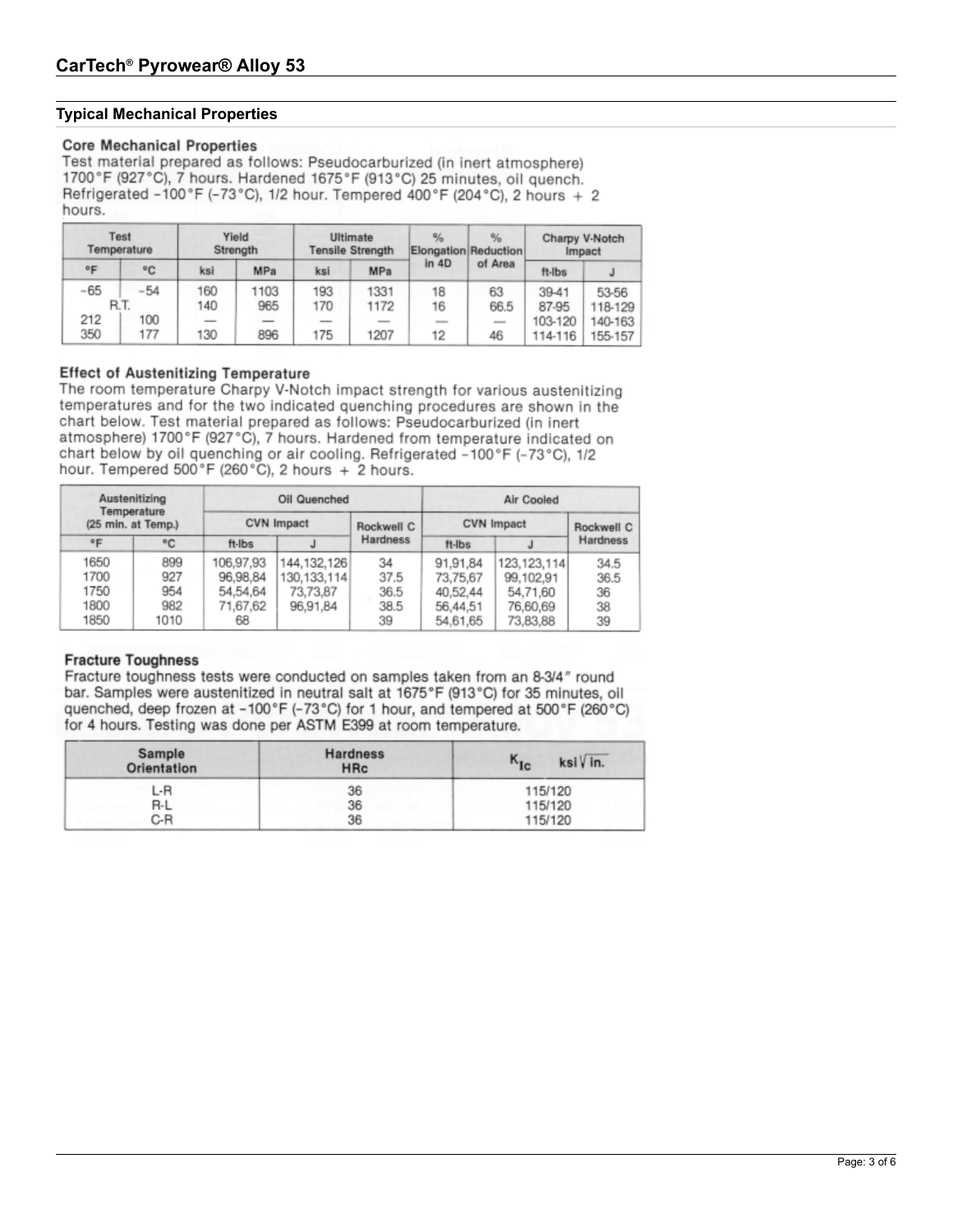# **Hot Hardness**

Hot hardness tests were conducted on the case and core of Pyrowear alloy 53. The test samples were prepared as follows: Carburized (7°F [-14°C] dew point) or pseudocarburized (in inert atmosphere) 1700°F (927°C), 7 hours. Hardened 1675°F (913°C), 25 minutes, oil quench. Refrigerated -100°F (-73°C), 1/2 hour. Tempered 400°F (204°C), 2 hours + 2 hours.



# **Heat Treatment**

Decarburization

Pyrowear alloy 53 must be carburized to produce a carbon-rich case prior to hardening. As with all carburizing alloys, precautions must be taken to avoid decarburization during the hardening operation. A controlled-atmosphere furnace or neutral salt bath is suggested for hardening carburized parts.

Normalizing

Forgings are normalized by heating rapidly to 1850°F (1010°C) and cooling in air.

#### Annealing

Heat to 1285/1315°F (696/713°C), hold 4 to 8 hours and cool slowly in the furnace. Maximum hardness is 248 Brinell. To relieve machining stresses, heat to 1100°F (593°C), hold for 1 hour at heat, then air cool.

#### **Carburizing**

Carburizing may be performed in a pack or in gas. A more uniform gas carburization may be obtained by heating to carburizing temperatures before introducing the carburizing atmosphere. Carburize between 1600/1700°F (871/927°C) for a period long enough to secure the desired case. A Rockwell C 55 case depth of about 0.040" and a total case depth of about 0.065" with a maximum carbon content in the case of about 0.80% were obtained by gas carburizing at 1700°F (927°C) for seven hours in a laboratory endothermic atmosphere furnace at a dew point of  $+7^{\circ}F$  (-14 $^{\circ}C$ ). The part may be hardened directly from carburizing by furnace cooling to 1675°F (913°C), followed by oil quenching to room temperature. Direct hardening after carburizing does not result in an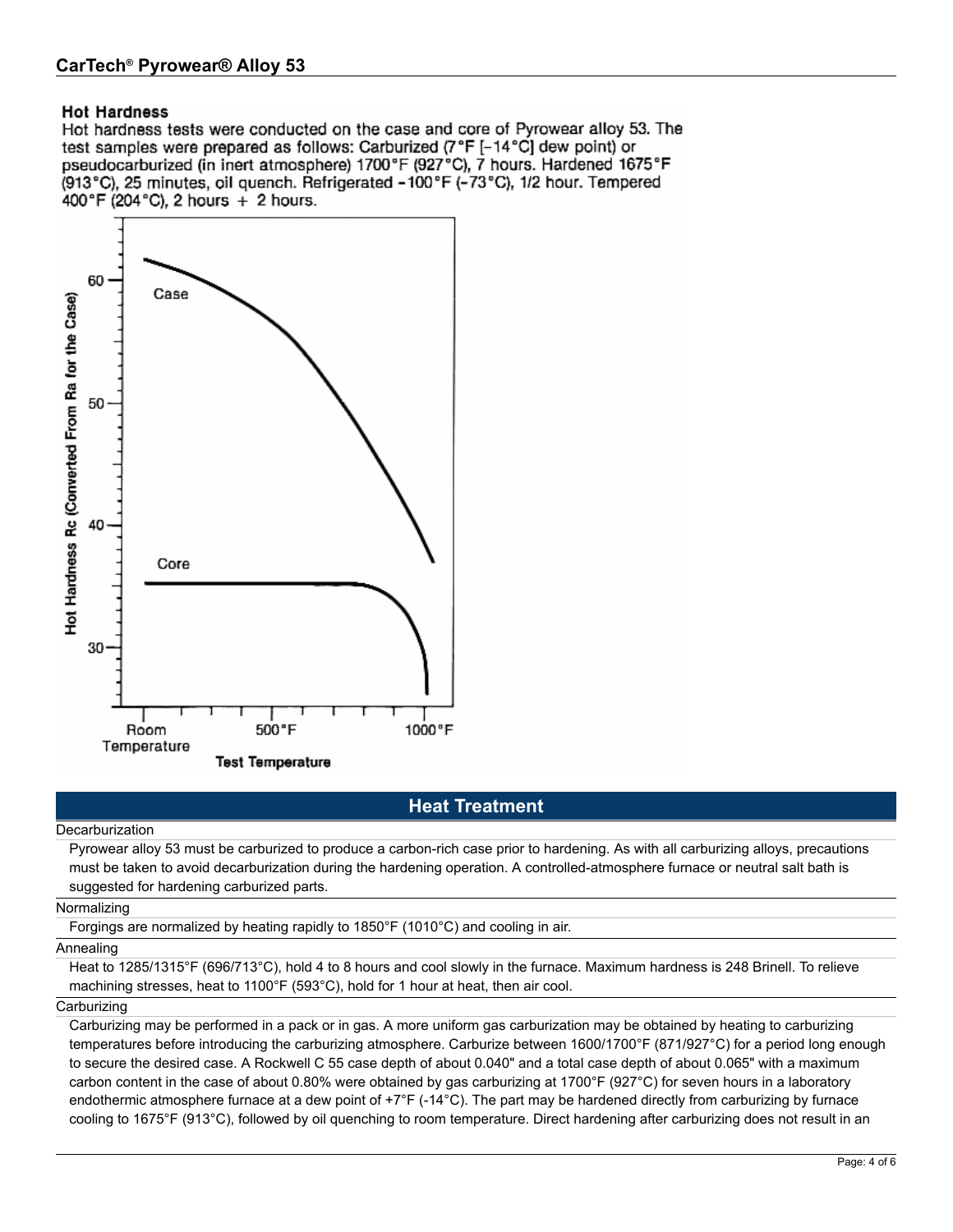# **CarTech® Pyrowear® Alloy 53**

ideal case structure of optimum impact properties. For improved toughness, cool to room temperature after carburizing, anneal and harden by oil quenching from 1675°F (913°C). Expected core hardness is Rockwell C 34/37.

### **Hardening**

Pyrowear alloy 53 can be hardened by air cooling or oil quenching from 1660/1690°F (904/921°C). Oil quenching produces the optimum core impact strength.

### Deformation (Size Change) in Hardening

Although Pyrowear alloy 53 is air hardenable, oil quenching is recommended for optimum impact properties. To minimize size change and warpage during heat treatment, the alloy may be air hardened, but with some loss of impact strength.

# Size Change of Pyrowear Alloy 53

Samples oil quenched from 1675°F (913°C) and tempered 4 hours at temperature indicated on chart below. Size change in in /in.



### Cold Treatment

To obtain maximum case hardness and dimensional stability, cold treating after hardening is recommended. This is performed by holding the material for one hour at a temperature below -100°F (-73°C) and allowing a natural return to room temperature. The part should be tempered after the sub-zero treatment.

### **Tempering**

Pyrowear alloy 53 is designed to possess significantly greater case temper resistance than conventional alloys such as AISI 9310, 3310 or 8620.